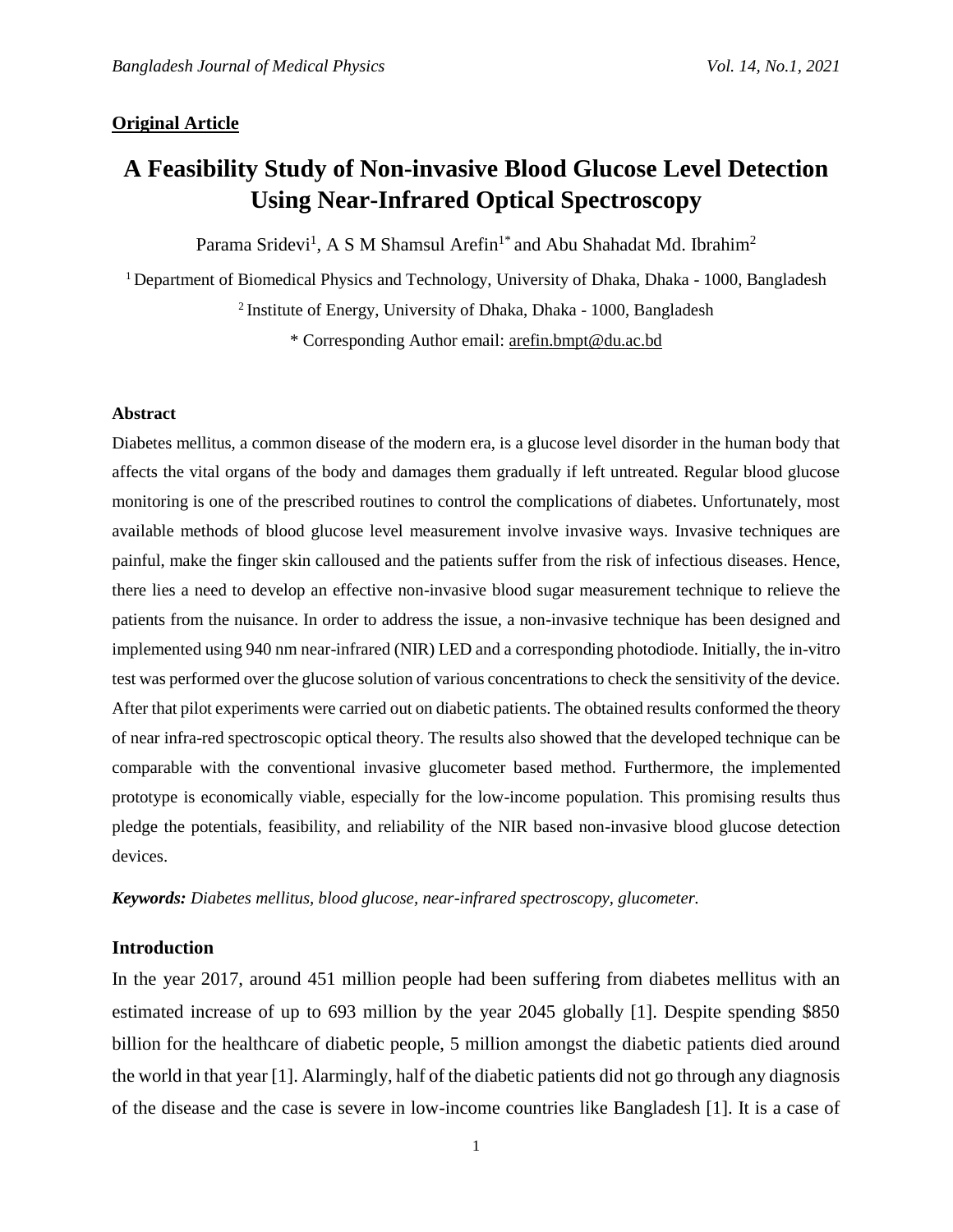concern that approximately 82 million people suffer from diabetes in the Southeast Asia region alone [2].

Diabetes mellitus (or diabetes) occurs when the blood glucose level is always higher than the normal range. It is a chronic, life-long condition that affects the ability to use the energy found from food. Usually, all kinds of carbohydrates are converted into a simple sugar named glucose. Glucose works as the fuel for the cells in the body. A hormone named insulin produced by the pancreas is needed in the bloodstream to absorb the glucose and use it for the accumulation of energy. In the case of diabetic patients, either pancreas does not produce enough insulin, and/or the body cells cannot utilize the produced insulin properly. As a result, the glucose cannot be absorbed in cells and gets accumulated in the blood. Consequently, the sugar level becomes higher than the normal level and gradually damages the blood vessels in the kidney, heart, eyes, and other organs [3]. If diabetes remains untreated, it often causes heart diseases, stroke, blindness, and nerve damage in the feet.

Diabetes is highly prevalent in developing and under-developed countries [3]. It is impossible until now to cure diabetes entirely by the available methods. To minimize the complications associated with diabetes, a patient has to keep his blood sugar level in the standard range. Regular blood glucose monitoring, exercise, a healthy diet plan, oral medication, and insulin shots play a vital role in the medication of diabetes. The available methods for monitoring blood sugar levels are mostly invasive. A patient's finger is pricked to collect a blood sample and the glucose level is measured. People having a higher level of diabetes need to check their sugar levels frequently. This repetitive finger puncturing causes irritation, discomfort, and pain. The skin of the finger becomes very rough and scratched. There always lies a risk of infection in this invasive method. Moreover, the most common strip-based invasive method is costly for the poor patients suffering from high diabetes because they have to check their sugar level two or three times a day and pay for each strip every time. So, an effective and reliable non-invasive method for measuring the blood sugar level will definitely be a boon to this case.

Several research works have been performed for non-invasive blood glucose measurement based on near-infrared (NIR) photoacoustic spectroscopy, Raman spectroscopy [4], polarization technique, and light scattering technique [5, 6]. As a non-invasive method, the transilluminated laser beam has been used to measure glucose concentration [7]. Tang *et al.* demonstrated that the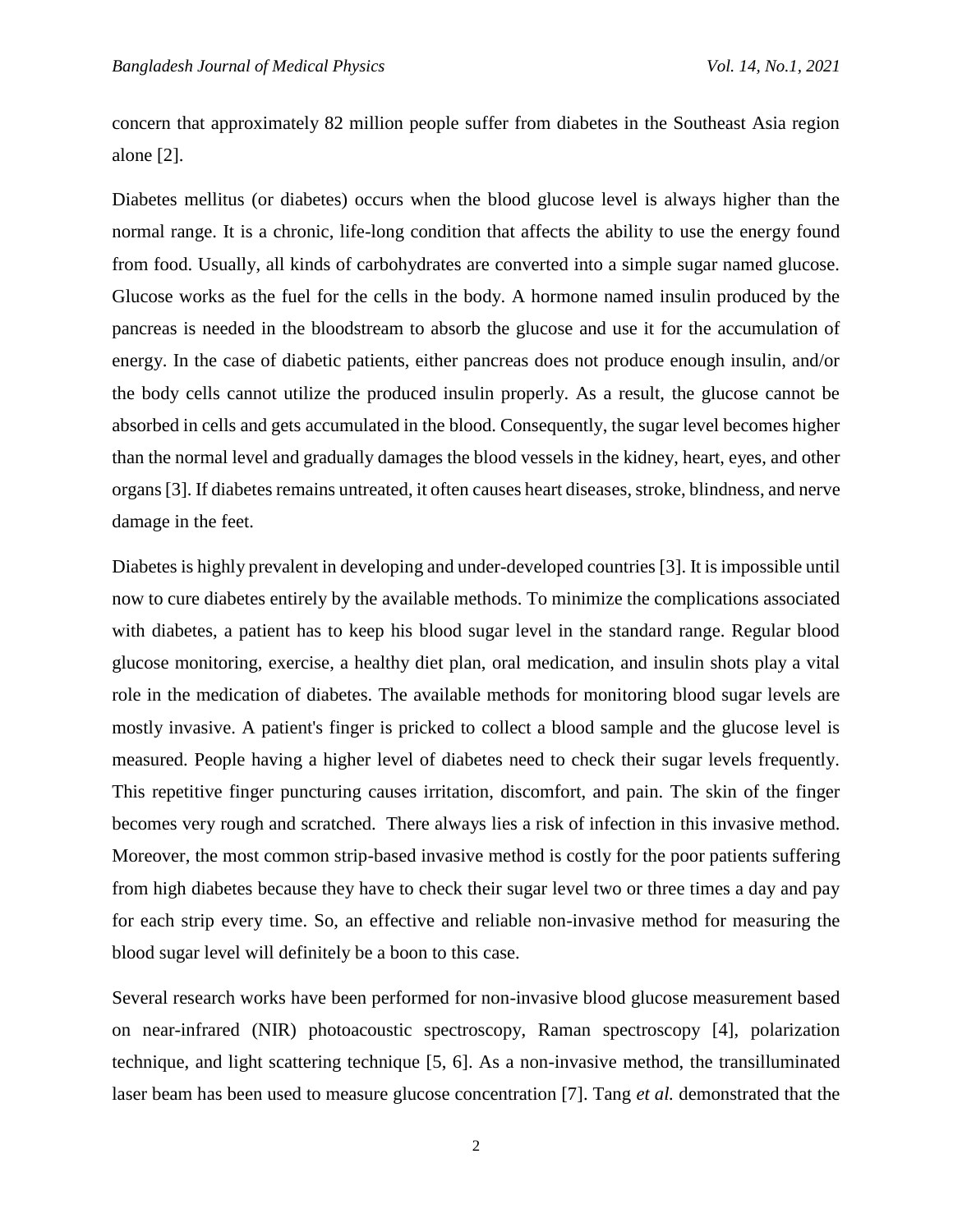metabolic heat conformation technique could be used for blood sugar level identification [8]. In near-infrared (NIR) spectroscopy, glucose cells produce the weakest NIR absorption signals in the human body [9]. NIR spectroscopy causes a penetration depth of 1 to 100 millimeters and the penetration depth is inversely proportional to the signal wavelength [10, 11]. Heise *et al.*, one of the pioneers of the non-invasive method, has several publications on the NIR method [12-14]. Maruo *et al.* reported the efficiency of this approach using an in-vivo method. Their work is associated with the NIR diffuse reflectance spectroscopy through fiber optics on the forearms of diabetes patients [11], and the results showed that there is a positive sign of the correlation between anticipated values and the reference glucose levels.

There are some advantages associated with NIR spectroscopy. Photoconductive detectors are highly sensitive in NIR spectroscopy. In the signal bandwidth of NIR, water becomes reasonably transparent. So, this makes it possible to use the NIR signal for blood glucose monitoring. In addition, the measured signal of NIR has more energy than that of mid-infrared (MIR) spectroscopy. Furthermore, non-invasive blood glucose measurement using NIR is less expensive than MIR. Moreover, NIR based methods are small, compact, less costly, and less harmful to the body compared to the laser-based non-invasive method. These advantages have made NIR quite popular in the measurement of blood sugar level.

In this context, the aim of this research was to design and develop a non-invasive method of blood sugar level detection based on the NIR signal. A simple, compact, and cost-effective prototype was developed using a NIR light-emitting diode LED and a detector. With the prototype, in-vitro and in-vivo experiments were carried out. The main research focus was to explore the feasibility of NIR based blood glucose level detection.

### **Principle of Glucose Measurement**

When a light beam interacts with the human body tissue, scattering, and absorption by body tissue cause attenuation of the light beam. There lies a mismatch between the refraction index of extracellular fluid and the cell membrane. As a result, light scattering occurs in tissues. The cellular membrane index is assumed to be relatively constant, whereas the extracellular fluid's refractive index changes with glucose concentration [15].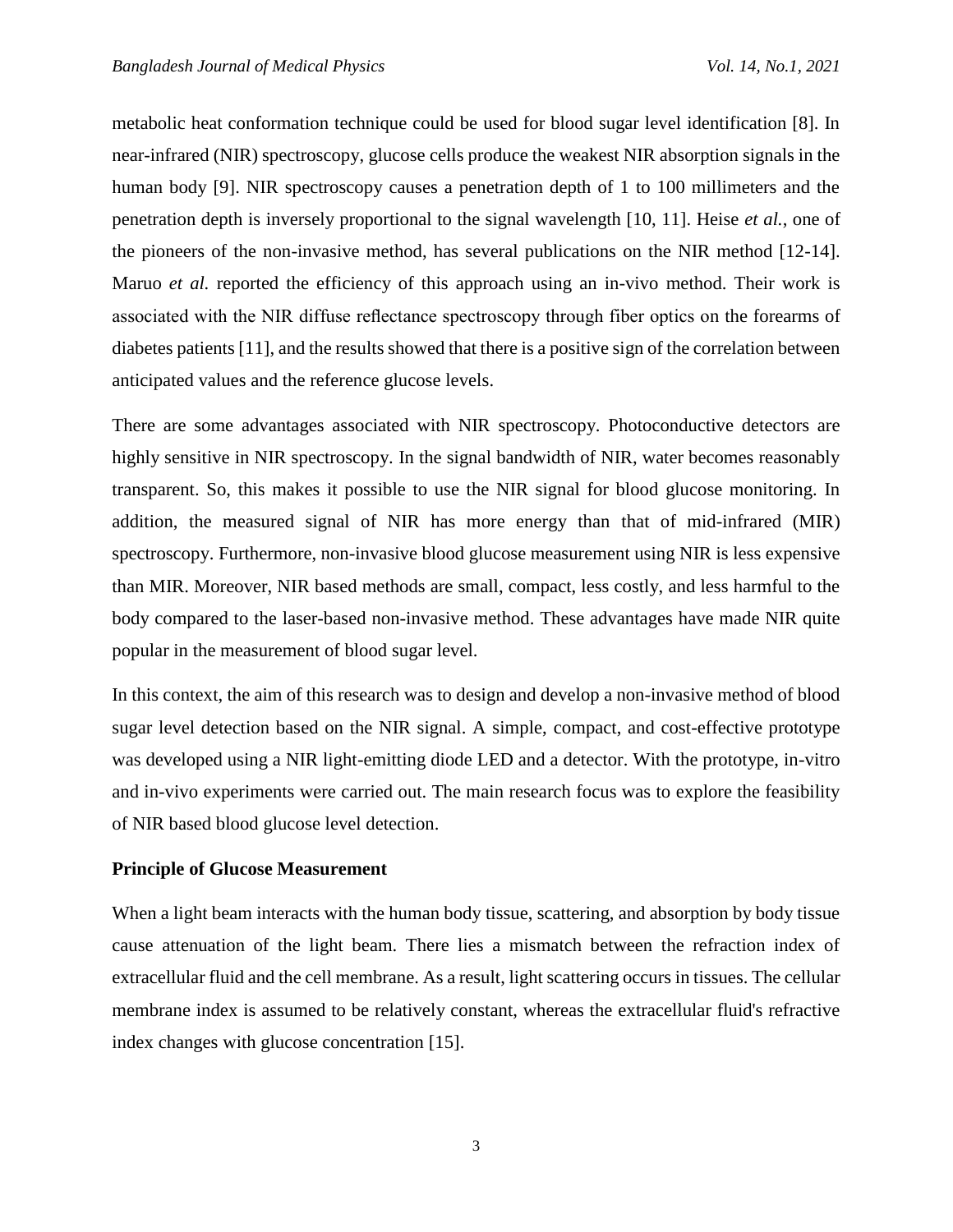Beer-Lambert Law that plays a prime role in this absorbance measurement states that the absorbance of light through any solution is proportional to the concentration of the solution and the path length traveled by that light rays [16]. If the glucose concentration is low, it causes more scattering, longer path length, and less absorption. On the contrary, if the glucose concentration is high, it causes less scattering, smaller path length, and more absorption by the tissue. When the tissue has high glucose concentration, the reflected light has lower intensity compared to the tissue with low glucose content because more absorption occurs in tissue with high glucose concentration. According to the light transport theory, the attenuation of light can be written as  $[17]$ -

$$
I = I_0 e^{\mu_{eff}L} \tag{1}
$$

Where, *I* is the reflected light intensity,  $I_0$  is the incident light intensity, and *L* is the optical path length inside the tissue. Attenuation of light inside the tissue depends on the coefficient known as the effective attenuation coefficient ( $\mu_{eff}$ ), which is written as

$$
\mu_{eff} = \sqrt{3\mu_a(\mu_a + \mu_s')} \tag{2}
$$

Where, the absorption coefficient  $(\mu_a)$  is described as the probability of absorption of photons inside the tissue per unit path length and is given by,

$$
\mu_a = 2.303 \varepsilon C \tag{3}
$$

Where,  $\varepsilon$  is the molar extinction coefficient, and  $C$  is the tissue chromophore concentration.

The reduced scattering coefficient  $(\mu'_{s})$  is defined by [15],

$$
\mu'_s = \mu_s (1 - g) \tag{4}
$$

Where,  $q$  is the average of the cosine of the scattering angles having a representative value of 0.9 and  $\mu_s$  is the scattering coefficient [17].

Path length decreases with an increase in glucose concentration. The refractive index of blood cells is assumed constant having an approximate value of 1.350-1.460 [16]. After an analysis of equations 1 to 4, it can be inferred that  $\mu_a$  depends on blood glucose concentration. When the blood glucose concentration rises, the value of  $\mu_a$  rises. As a result,  $\mu_{eff}$  also increases and causes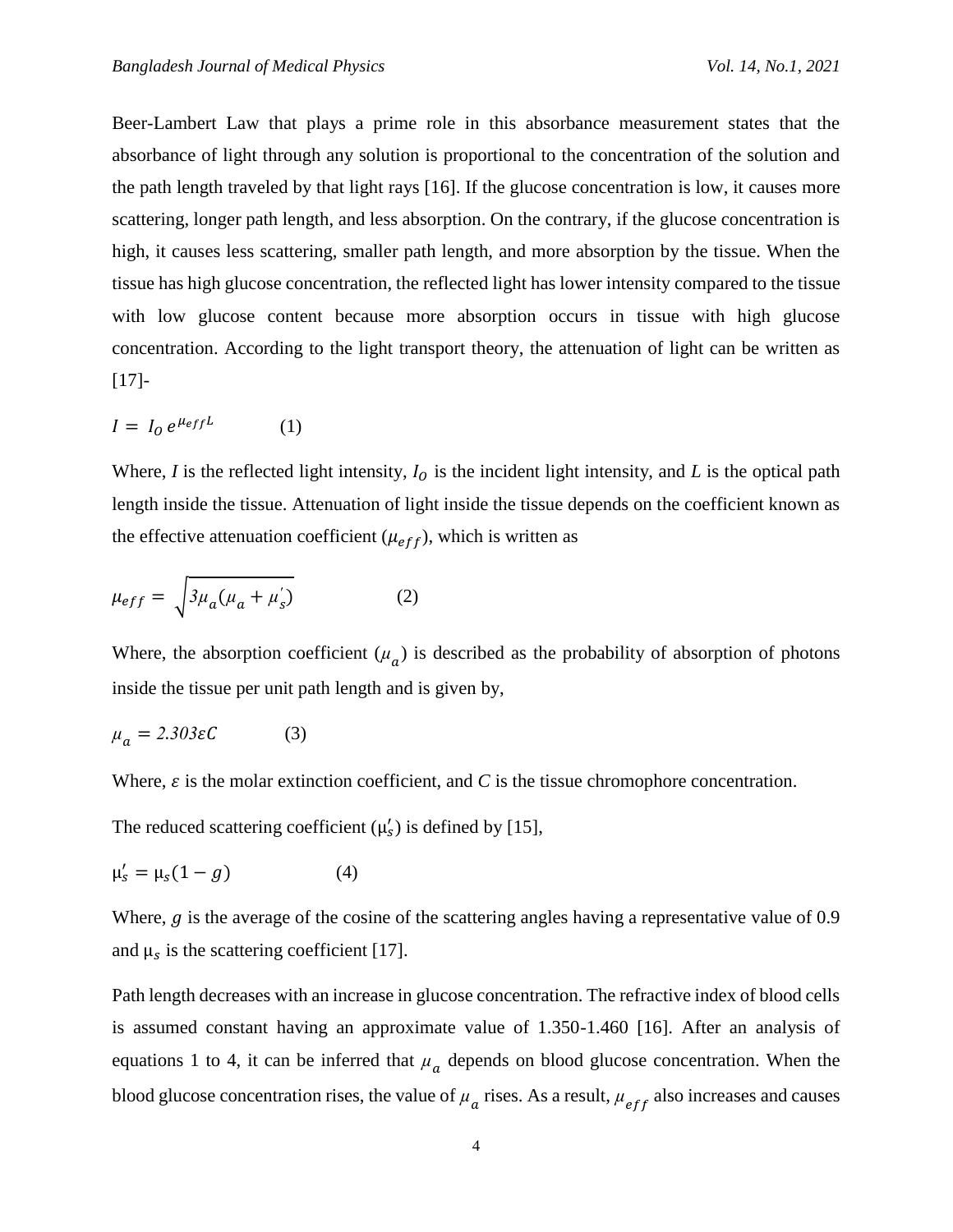a rise in attenuation level. From equation. 1, it can be said that when attenuation increases, the intensity of reflected light decreases. Hence, it can be deduced that the intensity of reflected light is inversely proportional to the blood sugar concentration.

## **Prototype Design and Implementation**

### *Wavelength Selection*

The near-infrared light window lies between 600 nm to 1300 nm [15]. When the light comes across a tissue, they interact with low energy radiation. In the near-infrared window, the light gets its maximum penetration depth in tissue. Glucose provides light absorption peaks at wavelengths of 940 nm, 970 nm, 1197 nm, 1408nm, 1536nm, 1688nm, 1925 nm, 2100nm, 2261nm, and 2326nm [17]. Besides glucose, there are several other components in blood such as water, platelets, red blood cells, etc. At 940 nm wavelength, the attenuation of the optical signal by other constituents of blood becomes minimum [15]. As a result, the desired penetration depth is found, and the actual glucose concentration can be identified.

# *Structure and Working Principle of the Device*

The proposed device was developed using a NIR LED and corresponding NIR detector, both having a wavelength of 940 nm as glucose has light absorption peaks in this wavelength. A block diagram of the complete system can be observed in Figure 1.



**Figure 1.** Block Diagram of the NIR based Blood Glucose Detection Device.

The experiments were performed in a black box so that light from the environment could not contaminate it. When the reflected light falls on the photodetector, it starts conducting. Then using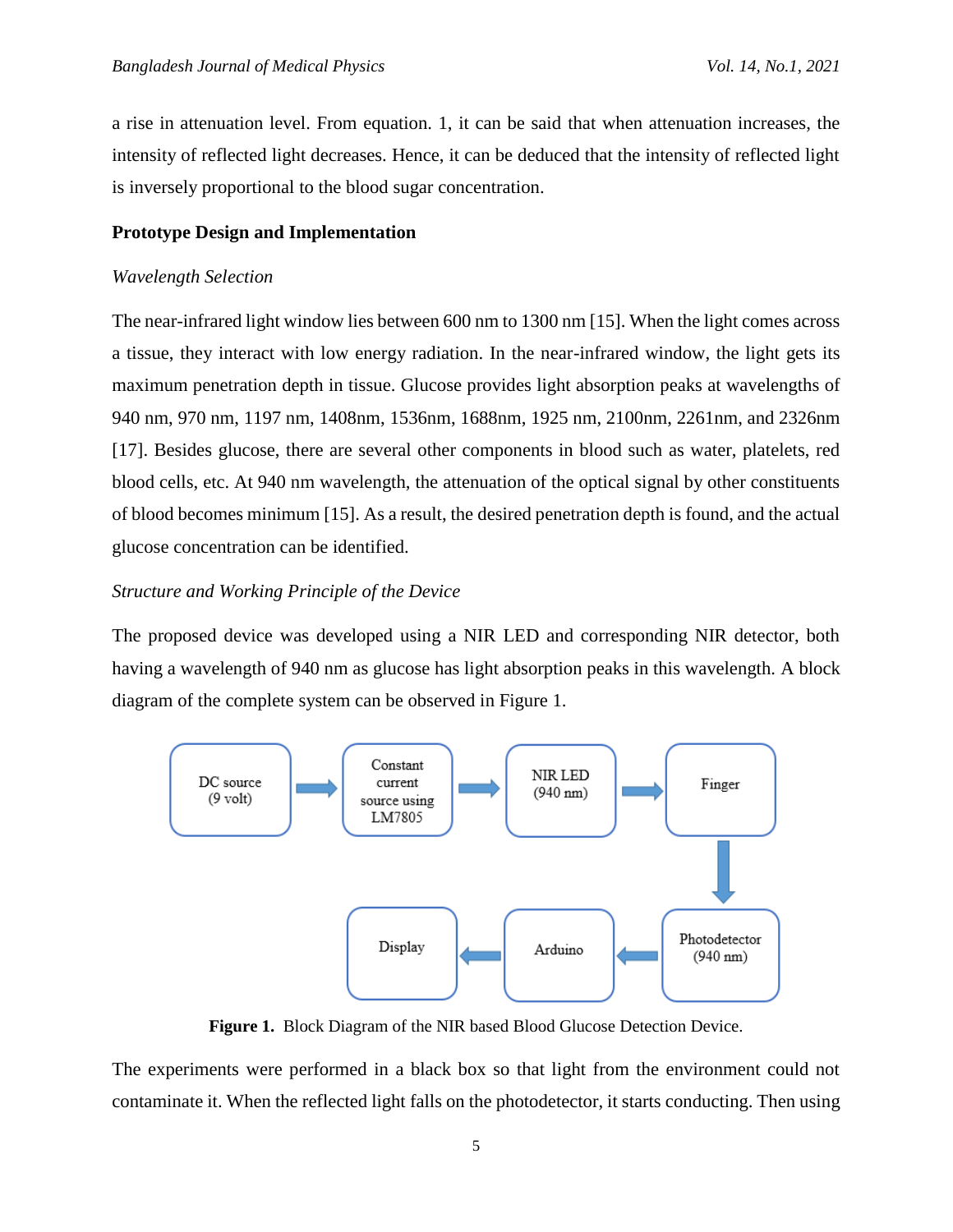the voltage across the detector, the blood glucose concentration is calculated by the Arduino, which was programmed with the mathematical relationship obtained after analyzing the data from the invasive and non-invasive method. Then the result is shown on the LCD display. Figure 2 presents the schematic representation of the NIR based glucose level detector. 9V DC battery was used as a power source. Additionally, an LM7805 voltage regulator was used to ensure a constant voltage supply of 5V to both the LED and to the Arduino board. With a series resistor in the LED loop, this provides a constant current to the LED, giving light of constant intensity.



**Figure 2**. Schematic Diagram of the NIR Blood Glucose Detector.

A person taking the test has to place his/her thumb on the sensor patch, as presented in Figure 3. The infra-red light falls on the finger, and a portion of light gets reflected. The NIR LED, and detector are placed in a small compact black colored acrylic box with a partition between them. So, it is not possible for the infra-red light to fall on the detector directly. Only the light that gets reflected from the finger falls on the detector. For identifying the reflected signals correctly, the emitter and detector are placed on the same side of the finger. As a result, the transmitted and reflected signals have a 180° phase shift between them.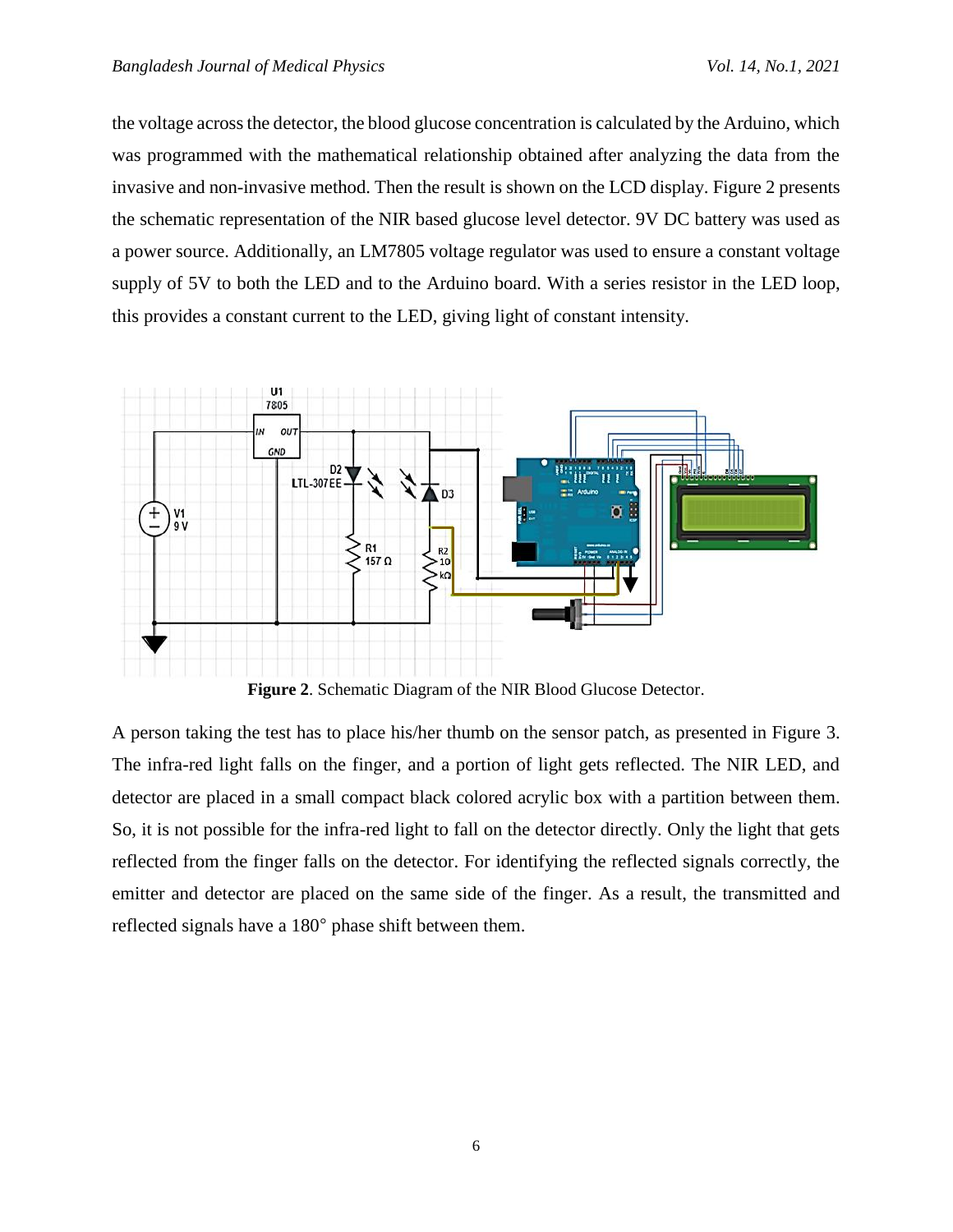

**Figure 3**. Sensor Patch of the NIR Blood Glucose Detector.

# *Cost Estimation*

The costs of different components of the prototype can be found in Table I. The total cost is approximately \$14 or BDT 1,190 which is on the reasonably economic side. The total cost will eventually come down for the final output due to mass production benefits.

| <b>Item Name</b>                | Cost (USD/BDT) |  |
|---------------------------------|----------------|--|
| Sensor patch                    | 0.6/51         |  |
| LM7805                          | 0.4/34         |  |
| Arduino Uno                     | 5/425          |  |
| Battery and jumper wires        | 1/85           |  |
| <b>LCD</b> Display              | 6/510          |  |
| Miscellaneous                   | 1/85           |  |
| The total cost of the prototype | 14/1190        |  |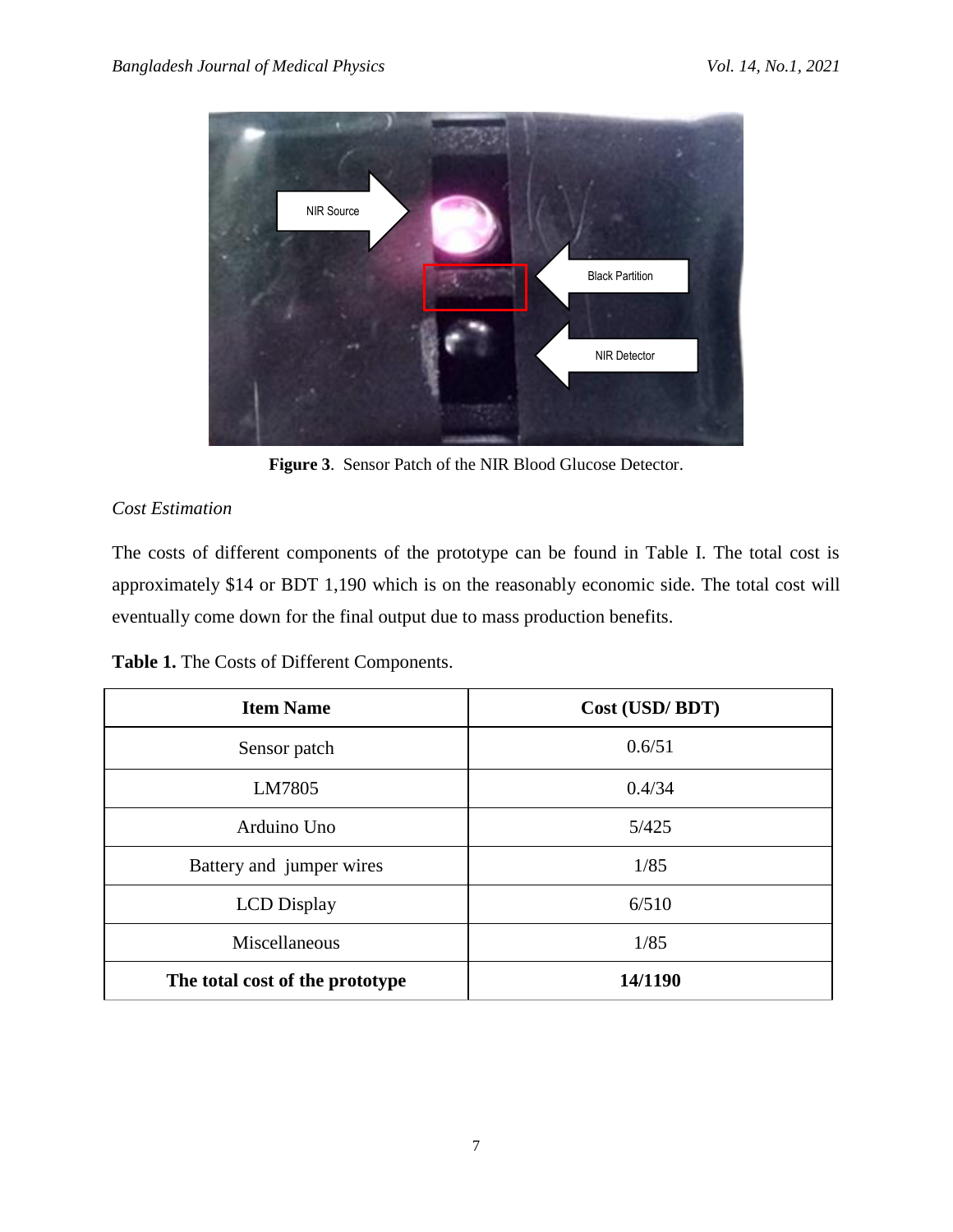# *Experimental Paradigm*

### *1. In-vitro Test*

Ten solutions of different concentrations between 20 to 350 mg/dL were used. The sensor patch was placed against the test tube wall, and then the corresponding output voltage was measured using a multimeter. The problem of stabilizing the photodiode was mitigated after doing the experiment in a closed black box. This in-vitro experiment was performed to examine the relationship between change in glucose concentration and NIR light.

*2. In-vivo Test*

The in-vivo test was performed through a pilot study over 20 diabetic patients at the Shaheed Suhrawardy Medical College Hospital, Dhaka, Bangladesh, under medical supervision from the medicine unit with consents from the participants. To carry out the in-vivo test, at first, the blood glucose concentration was measured using a glucometer (Easy Touch GCHb), and then output voltage was detected by our developed device for each person. Subjects were requested to sit down in a relaxed position and place the finger gently over the sensor patch. After placing the finger over the sensor, the data was calculated by our device.

# **Results and Discussions**

In-vitro tests were performed using the glucose solution of various concentrations, and the corresponding voltage was measured using the developed device. In-vitro results are shown in Figure 4. The output voltage decreases with an increase in glucose concentration that supports our initial theoretical modeling. In-vivo data were collected from diabetic patients with the help of the developed noninvasive device as well as with the Easy Touch GCHb glucometer. In-vivo and invitro data are plotted, and a comparison is shown in Figure 5. The glucose solution used in the invitro test was taken in a test tube. A test tube has a higher reflectance capacity than a human finger because there are so many different organelles, blood components, and several layers of skin on the finger. Thus the amount of absorbance is higher and reflected light's intensity becomes lower in the finger. Hence, if the test tube's solution and the patient have the same glucose concentration, the voltage found from the patient will be lower than the voltage found from the test tube. This phenomenon can be seen in Figure 5.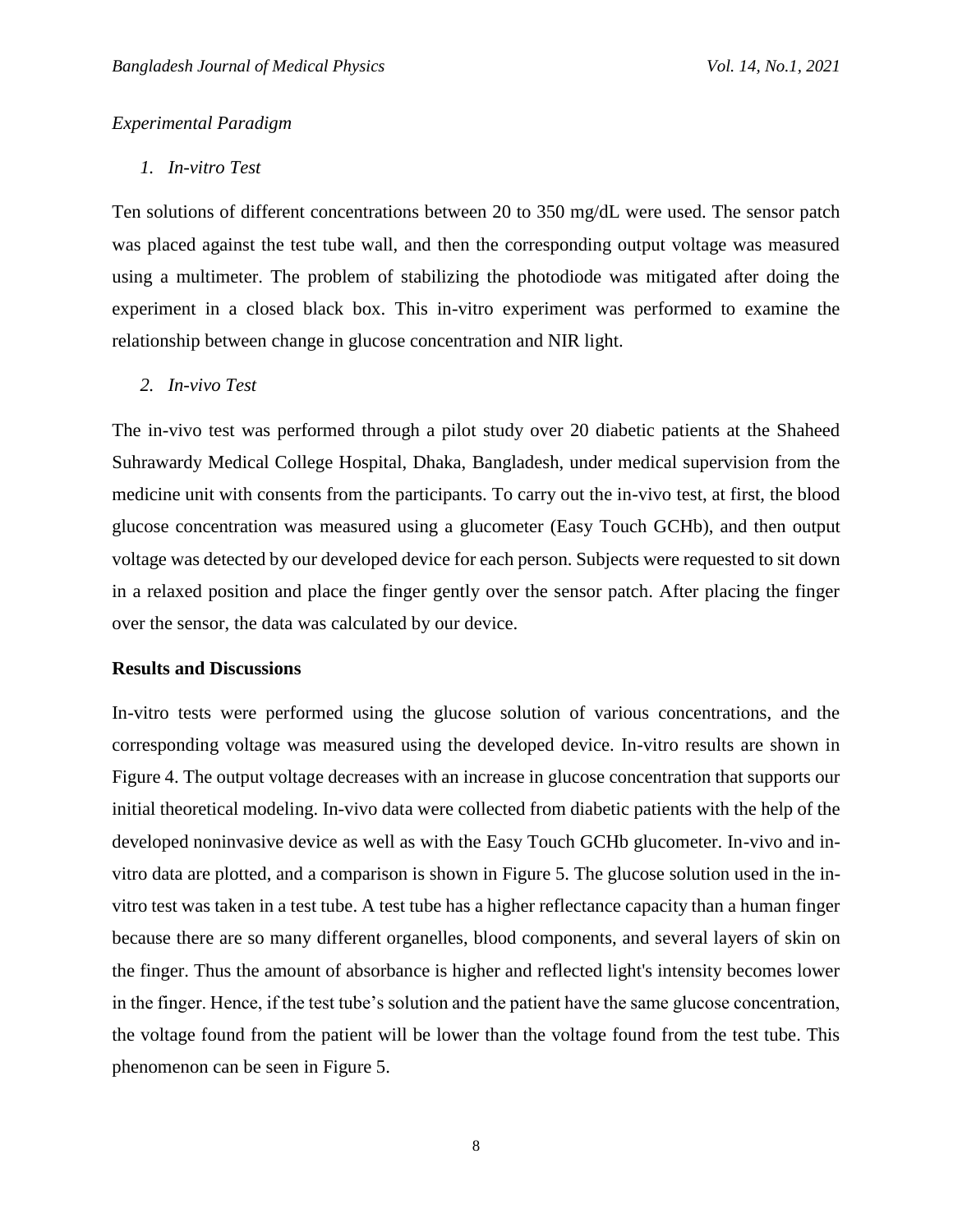

**Figure 4.** Glucose Concentration vs. Voltage Graph for In-Vitro Test



**VOLTAGE** (volt)

**Figure 5.** Comparison between in-vitro and in-vivo data.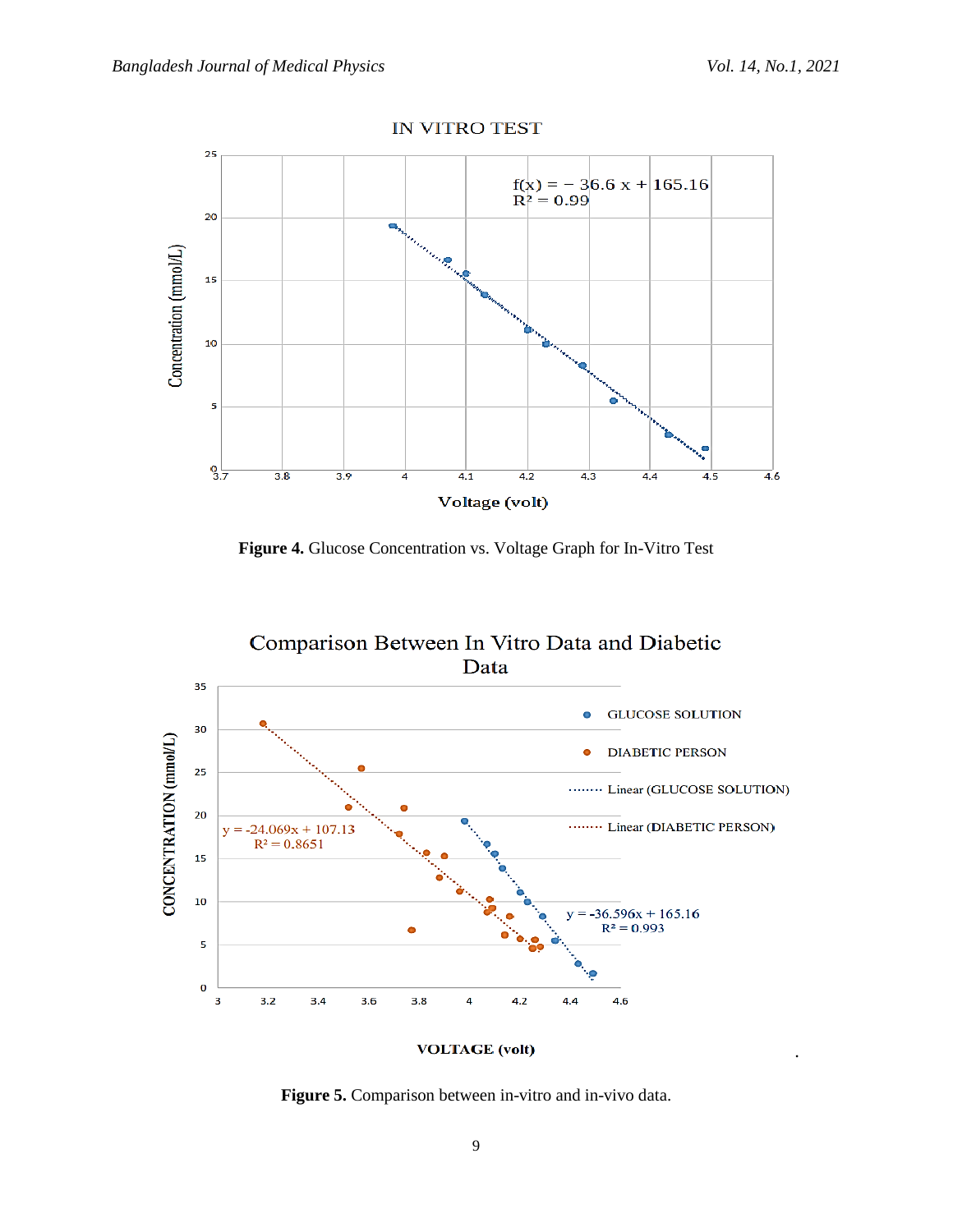The device was programmed using the equation associated with the diabetic patients' data under our experiment. The equation associated with diabetic patients' data is  $y = -24.069x + 107.13$ . Here, x is the output voltage of the device, and y is the corresponding blood sugar level of that subject. The equation has a correlation coefficient of 0.93, which is promising. A comparison between blood glucose concentrations measured by the invasive and non-invasive method is shown in Table 2, where error calculation has been performed considering the available invasive method as the standard.

| <b>Blood Glucose</b><br>concentration<br>by Glucometer<br>(mmol/L)            | <b>Measured voltage by</b><br>the non-invasive<br>device (volt) | <b>Blood Glucose</b><br>concentration by<br><b>Non-invasive device</b><br>(mmol/L) | <b>Percentage of Error</b><br>$\frac{IR-NR}{IR}\times 100\%$ |
|-------------------------------------------------------------------------------|-----------------------------------------------------------------|------------------------------------------------------------------------------------|--------------------------------------------------------------|
| 4.6                                                                           | 4.25                                                            | 4.8                                                                                | $-4.35%$                                                     |
| 4.8                                                                           | 4.28                                                            | 4.1                                                                                | 14.58%                                                       |
| 5.6                                                                           | 4.26                                                            | 4.6                                                                                | 17.85%                                                       |
| 5.7                                                                           | 4.2                                                             | 6.0                                                                                | $-5.26%$                                                     |
| 6.1                                                                           | 4.14                                                            | 7.5                                                                                | $-22.95%$                                                    |
| 6.2                                                                           | 4.14                                                            | 7.5                                                                                | $-20.96%$                                                    |
| 8.3                                                                           | 4.16                                                            | 7.0                                                                                | 15.66%                                                       |
| 8.8                                                                           | 4.07                                                            | 9.2                                                                                | $-4.54%$                                                     |
| 9.3                                                                           | 4.09                                                            | 8.7                                                                                | 6.45%                                                        |
| 10.3                                                                          | 4.08                                                            | 8.9                                                                                | 13.59%                                                       |
| 11.2                                                                          | 3.96                                                            | 11.8                                                                               | $-5.36%$                                                     |
| 12.8                                                                          | 3.88                                                            | 13.7                                                                               | $-7.03%$                                                     |
| 15.3                                                                          | 3.9                                                             | 13.3                                                                               | 13.07%                                                       |
| 15.7                                                                          | 3.83                                                            | 14.9                                                                               | 5.09%                                                        |
| 17.9                                                                          | 3.72                                                            | 17.6                                                                               | 1.68%                                                        |
| 20.9                                                                          | 3.74                                                            | 17.1                                                                               | 18.20%                                                       |
| 21                                                                            | 3.52                                                            | 22.4                                                                               | $-6.67%$                                                     |
| 25.5                                                                          | 3.57                                                            | 21.2                                                                               | 16.86%                                                       |
| $IR = Invasive$ device's reading and $NR = non-invasive$ device's<br>reading. |                                                                 |                                                                                    | Average error $=$<br>2.43%                                   |

**Table 2.** Blood glucose level comparison between the invasive and non-invasive method

From Table 2, some of the readings seem too erroneous. One reason could be that some of the participants were admitted to the hospital with multiple complications and were too ill to follow the procedures appropriately. Taking into this, an average error of 2.43% was obtained in general. Hence, it can be deduced that the developed prototype can reasonably detect blood glucose levels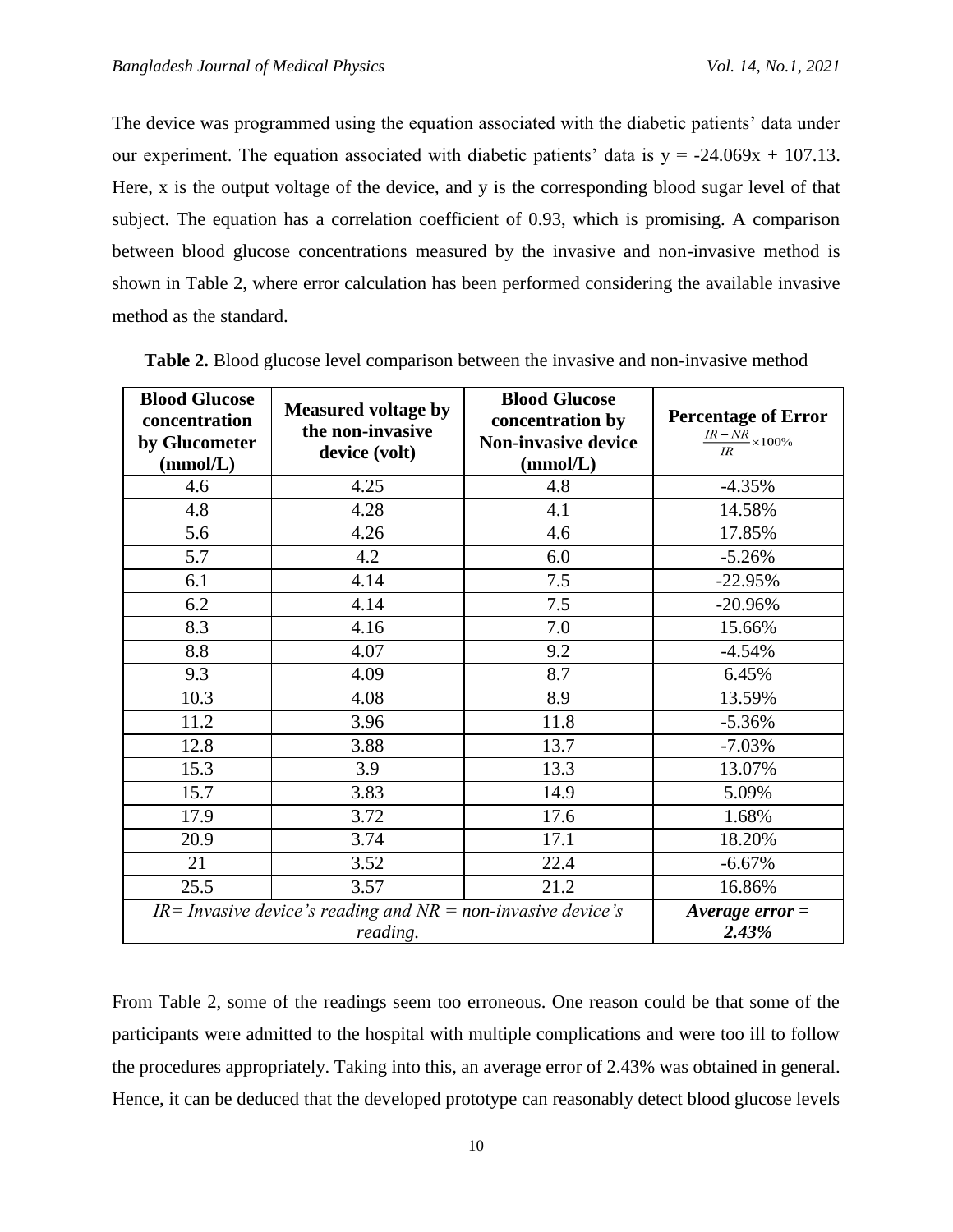and this NIR based non-invasive technique has promising potentials. For optimized performance, it would be better to repeat the measurement multiple times for a single blood glucose concentration.

### **Humanitarian Impact**

Till now most of the diabetes patients identify their blood glucose level with an outmoded, ageold procedure. They prick their finger, put a drop of blood on a test strip, and place the test strip in a glucometer which detects the blood sugar level. On the contrary, patients need to place their finger over our sensor patch. There is no need for any finger pricking anymore. The existing noninvasive blood glucose monitor's price ranges from 25\$ to 1000\$ and more. Most of them are unavailable in the low and medium income countries like Bangladesh. Diabetic patients of poverty-stricken areas of the world cannot access those machines because of their relatively high price, low availability, and strip dependency. The cost of our designed model is \$14 or BDT 1,190, which is cheaper in comparison with the available models. In addition, the device has a time cost occurrence as there is no need for an additional strip like regular cost occurring parts. The proposed technique is swift, painless, and budget-friendly and, therefore, economically viable especially for people in impoverished countries.

# **Conclusion**

In summary, a non-invasive device with a 940 nm NIR LED and a photodetector for blood glucose measurement was designed, implemented, and tested. Both in-vitro and in-vivo experiments were performed. Results obtained in both cases follow the optical theory of near infra-red spectroscopy. The calculated correlation coefficient of the designed device is quite satisfactory. A comparison between the invasive and non-invasive devices' data ensures the feasibility, efficiency, and reliability of the developed method. This method is simple, inexpensive, user-friendly, and portable. It helps the user get rid of those pain, irritation, risk, and discomfort associated with the invasive technique. With all the mentioned features, we hope that this technique has the potential to become a blessing in the field of blood glucose level detection. Further studies are planned with a higher number of people in community-based clinics and hospitals in order to improve the correlation coefficient of the device. Moreover, a smartphone-based platform is in development stage so that the patients can check their blood glucose level on the phone's display and can have the data saved for multiple other benefits.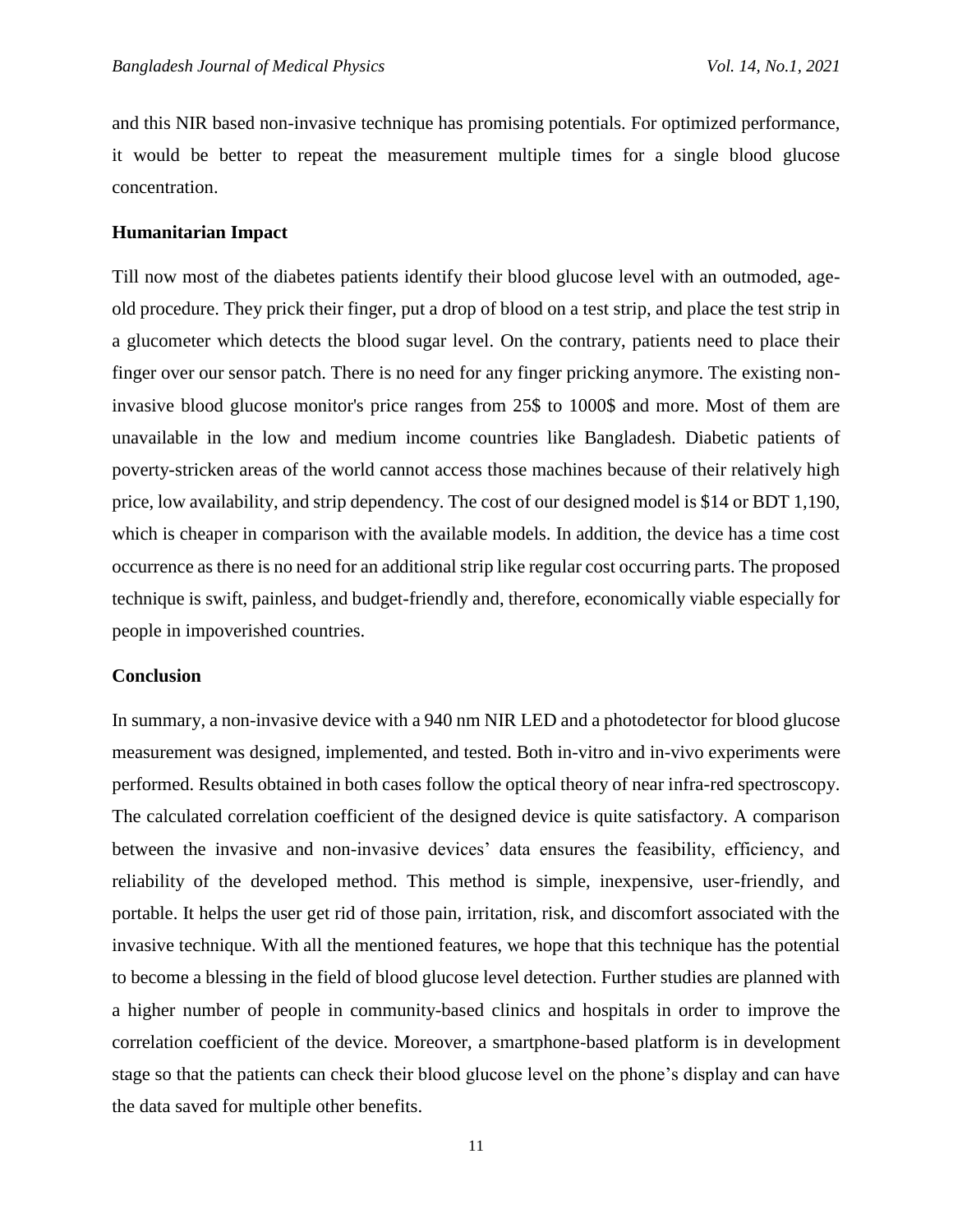# **References**

- 1. Cho, N., Shaw, J. E., Karuranga, S., Huang, Y., da Rocha Fernandes, J. D., Ohlrogge, A. W., & Malanda, B. (2018). IDF Diabetes Atlas: Global estimates of diabetes prevalence for 2017 and projections for 2045. Diabetes research and clinical practice, 138, 271-281.
- 2. Members [Internet]. Idf.org. 2019 [cited 15 May 2019]. Available from: https://www.idf.org/our-network/regions-members/south-east-asia/members/93 bangladesh.html.
- 3. Diabetes [Internet]. Who.int. 2019 [cited 15 May 2019]. Available from: https://www.who.int/news-room/fact-sheets/detail/diabetes.
- 4. Abdallah, O., Bolz, A., Hansmann, J., Walles, H., & Hirth, T. (2012, January). Design of a compact multi-sensor system for non-invasive glucose monitoring using optical spectroscopy. In International Conference on Electronics, Biomedical Engineering and Its Applications (ICEBEA'2012).
- 5. Von Lilienfeld-Toal, H., Weidenmüller, M., Xhelaj, A., & Mäntele, W. (2005). A novel approach to non-invasive glucose measurement by mid-infrared spectroscopy: The combination of quantum cascade lasers (QCL) and photoacoustic detection. Vibrational spectroscopy, 38(1-2), 209-215.
- 6. Mueller, M., Grunze, M., Leiter, E. H., Reifsnyder, P. C., Klueh, U., & Kreutzer, D. (2009). Non-invasive glucose measurements in mice using mid-infrared emission spectroscopy. Sensors and Actuators B: Chemical, 142(2), 502-508.
- 7. Ashok, V., Nirmalkumar, A., & Jeyashanthi, N. (2011). A novel method for blood glucose measurement by noninvasive technique using laser. World Academy of Science, Engineering and Technology, 5(3).
- 8. Tang, F., Wang, X., Wang, D., & Li, J. (2008). Non-invasive glucose measurement by use of metabolic heat conformation method. Sensors, 8(5), 3335-3344.
- 9. Maruo, K., Oota, T., Tsurugi, M., Nakagawa, T., Arimoto, H., Tamura, M., & Yamada, Y. (2006). New methodology to obtain a calibration model for noninvasive near-infrared blood glucose monitoring. Applied spectroscopy, 60(4), 441-449.
- 10. Tuchin, V. V. (Ed.). (2008). Handbook of optical sensing of glucose in biological fluids and tissues. CRC press.
- 11. Maruo, K., Tsurugi, M., Chin, J., Ota, T., Arimoto, H., Yamada, Y., ... & Ozaki, Y. (2003). Noninvasive blood glucose assay using a newly developed near-infrared system. IEEE Journal of selected topics in quantum electronics, 9(2), 322-330.
- 12. Heise, H. M., Bittner, A., & Marbach, R. (1998). Clinical chemistry and near infrared spectroscopy: technology for non-invasive glucose monitoring. Journal of Near Infrared Spectroscopy, 6(1), 349-359.